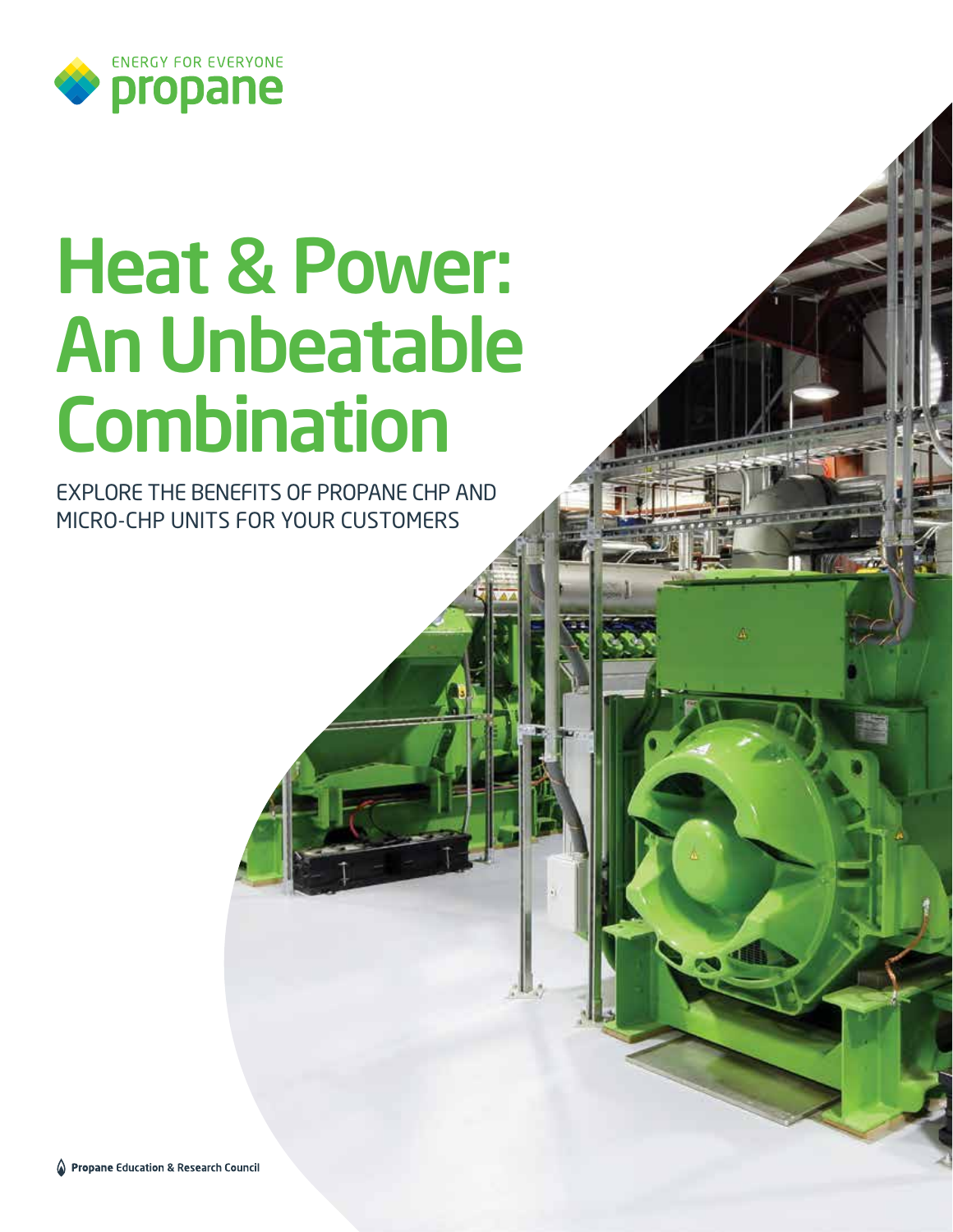The climbing costs of electricity, coupled with increasing power outages, have consumers and businesses both searching for options that are more affordable and reliable. Propane-powered combined heat & power (CHP) units are more than that — they're also more efficient, slashing utility bills while producing far less harmful emissions, making it a better option for everyone, including your customers.

### Reliable Energy for Homes and Businesses

Propane-powered CHP units use a generator to produce electricity, capturing heat that warms the air and water. The result is reduced energy expenditures, eliminating efficiency losses between power plants and buildings, leading to a lower carbon footprint — an environmentally friendly, affordable, and reliable energy source that won't go down with the electric grid.



### Ready & Resilient: Where CHP Works Best

The value of CHP and micro-CHP units can be found nationwide, wherever resiliency, electric grid independence, and preparedness meet. From a savings perspective, this map shows the top 20 states (based on 2020 sales) where CHP makes the most financial sense.

#### **BEST LOCATIONS FOR CHP IN THE U.S.**



Dark green = high spark spread

Light green = low spark spread Top States / Propane Country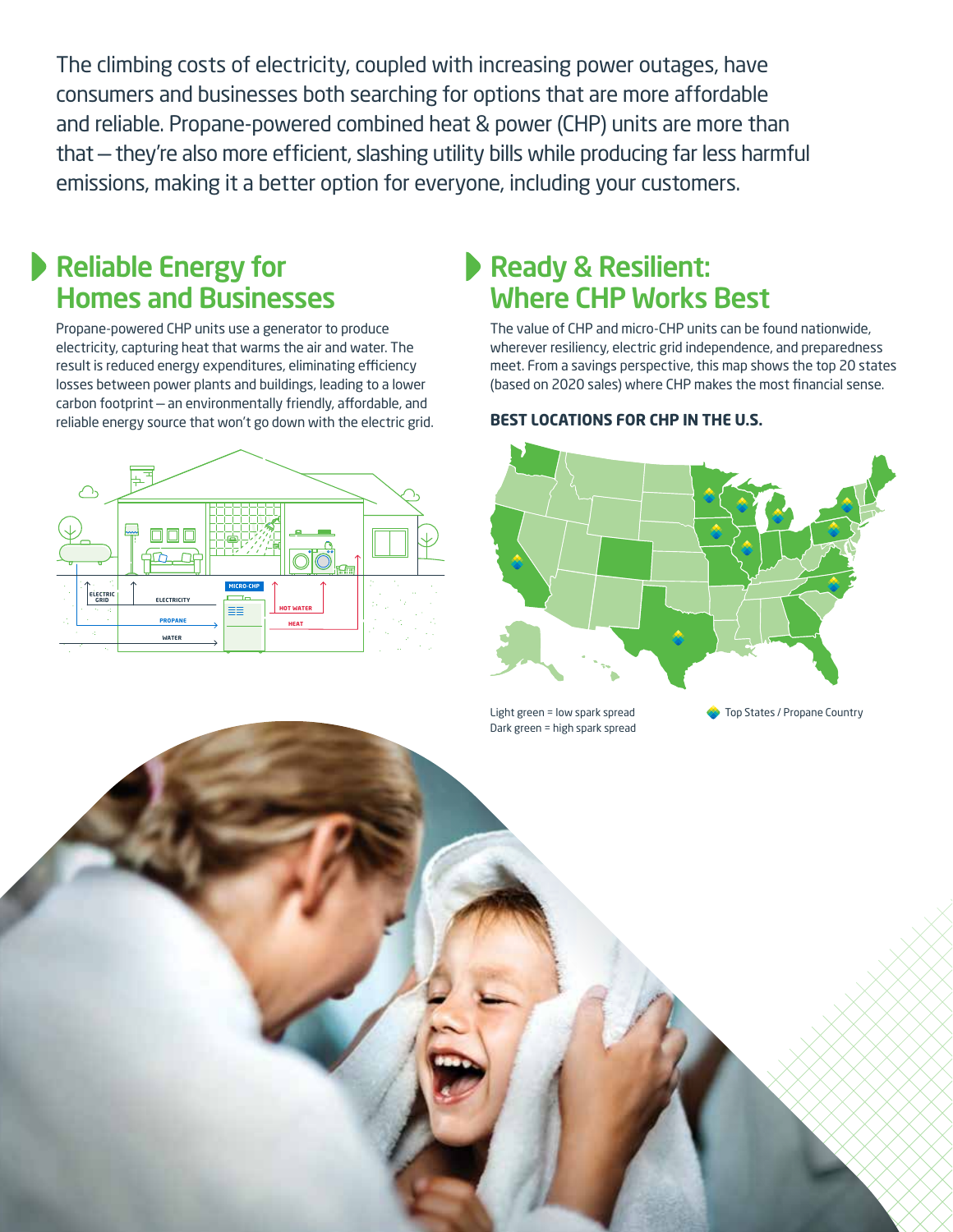# Efficient and Environmentally Friendly

### CHP Systems Eliminate Efficiency Losses and Lead to a Reduced Carbon Footprint

Propane-powered CHP and micro-CHP units far outpace the efficiency and emissions of traditional heating or waterheating systems, surpassing energy savings from even the most efficient boilers.

### **COMMERCIAL MICRO-CHP**





VS. ELECTRIC

VS. NATURAL GAS

## With a Range of Applications, Capacities, and Partners, CHP Systems Offer Extensive Options

**MICRO-CHP**

**1–3 kW** SINGLE-FAMILY HOME (1800-2500 SQ FT)

**3–10 kW**

SINGLE-FAMILY HOME WITH GREATER LOADS (POOL HEAT) MULTI-FAMILY COMMERCIAL / LIGHT INDUSTRIAL

**10–50 kW** RESIDENTIAL APARTMENT BUILDINGS COMMERCIAL / INDUSTRIAL (RESTAURANTS)

**LARGE CHP**

**50 kW–1 MW** LARGE COMMERCIAL AND INDUSTRIAL APPLICATIONS (WAREHOUSING, MANUFACTURING, UTILITY POWER)

Learn more at **propane.com**